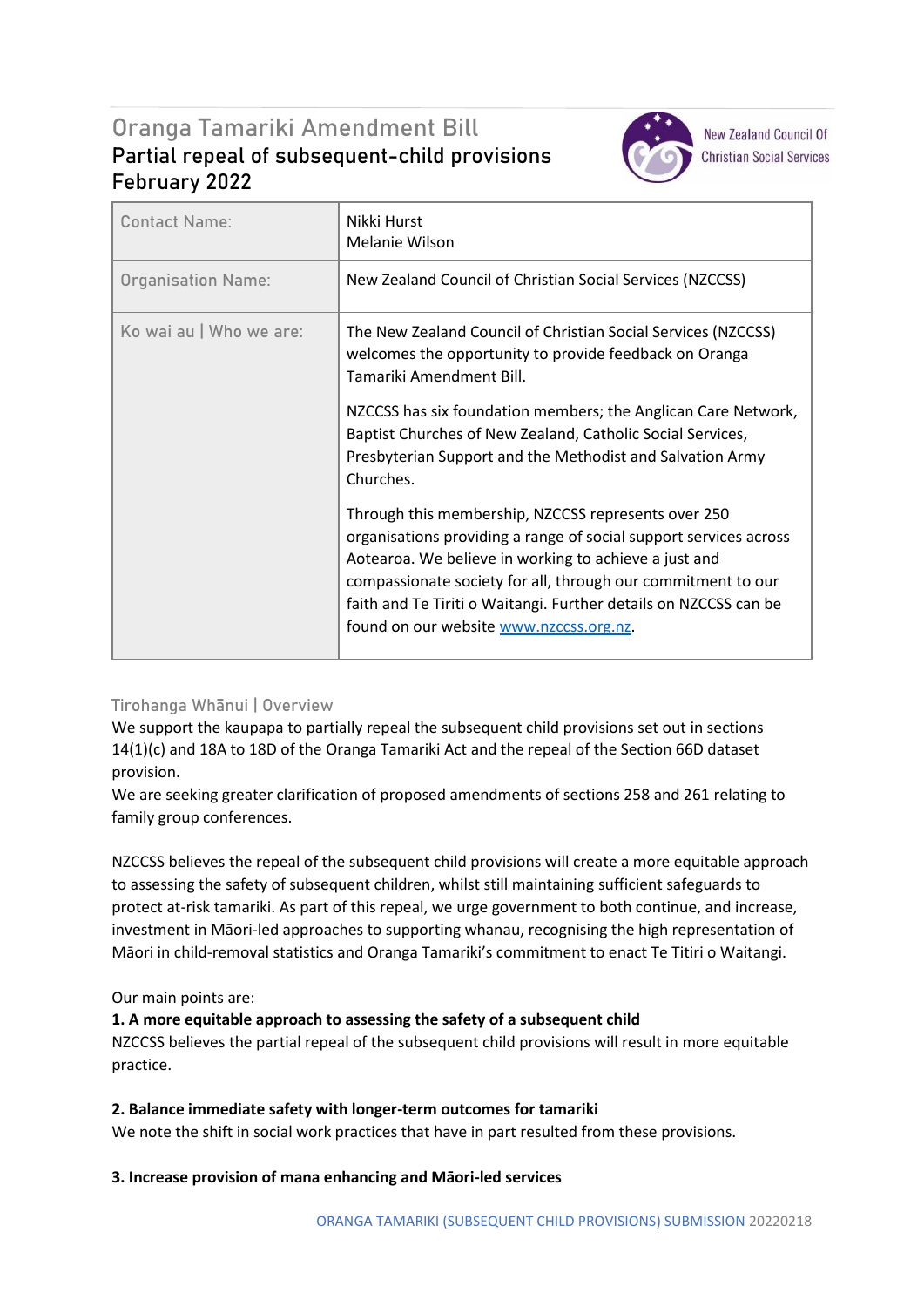NZCCSS notes the government's investment in Tiriti-honouring and mana-enhancing service provision and advocates for increased investment in this area.

#### **4. Clarification of proposed amendments to sections 258 and 261**

NZCCSS believes the current language relating to family group conferences in these proposed amendments is too ambiguous and requires greater clarification.

#### **5. Dataset provisions**

We support the proposed repeal of the data-set provisions set out in Section 66D.

## **Taunakitanga | Recommendations**

We raise the following points and recommendations for consideration:

#### **1. A more equitable approach to assessing the safety of a subsequent child**

NZCCSS supports the repeal of the subsequent-child provisions for parents who have had a previous child permanently removed from their care. We believe the repeal of this provision supports a more equitable approach to the care and protection of subsequent children, while maintaining sufficient safeguards within the existing legislation to enable the identification of risk for a subsequent child. NZCCSS is concerned that these provisions and their interpretation in practice by Oranga Tamariki have been shown to disadvantage parents and influence care and protection practice more broadly to the detriment of children and whanau.

The subsequent-child provisions were introduced in July 2016 as part of a raft of changes designed to address New Zealand's shocking child abuse statistics and ensure greater care and protection for children in Aotearoa. These provisions relate to parents who have previously had a child removed from their care, and where there no reasonable prospect of the child returning into the parent's care. The subsequent child provisions require that a safety assessment for any subsequent child be conducted by a social worker. If the social worker is satisfied that the parent is unlikely to inflict or allow similar harm on a subsequent child they can apply to the court for a 'Confirmation of Decision Not to Apply for a Care or Protection Order'. If the social worker is not satisfied that the child will be safe with the parent, they must apply for a care and protection order for that child. The provisions do not require a family group conference be held before an application is made to the court. (Waitangi Tribunal, 2021, p. 115)

The subsequent child provisions are one of very few aspects of our legal framework that operate on the presumption of guilt. Guidance provided to social workers on the use of these provisions noted *'it is assumed any subsequent child these parents are caring for is in need of care or protection'* ( (Office of the Ombudsman, 2020, p. 71)) The legislation has been fraught in practice due to the failure of Oranga Tamariki to ensure its policies and practices align with the requirements of these provisions. (Office of the Ombudsman, 2020, pp. 21,26). In practice, the onus of proof has been on the parent to prove they are fit to care for their child, with parents being responsible for gathering information and evidence of change, rather than the social worker being responsible for proving the child is unfit. (Office of the Ombudsman, 2020, p. 71) This has been found to be inconsistent with the legislative requirements and *"highly problematic for parents who struggle to advocate for themselves"*. (Office of the Ombudsman, 2020, p. 21).

Further critique of practice relating to these provisions notes the failure to adequately recognise the responsibility of Oranga Tamariki to '*facilitate advocacy and provide support*' to parents throughout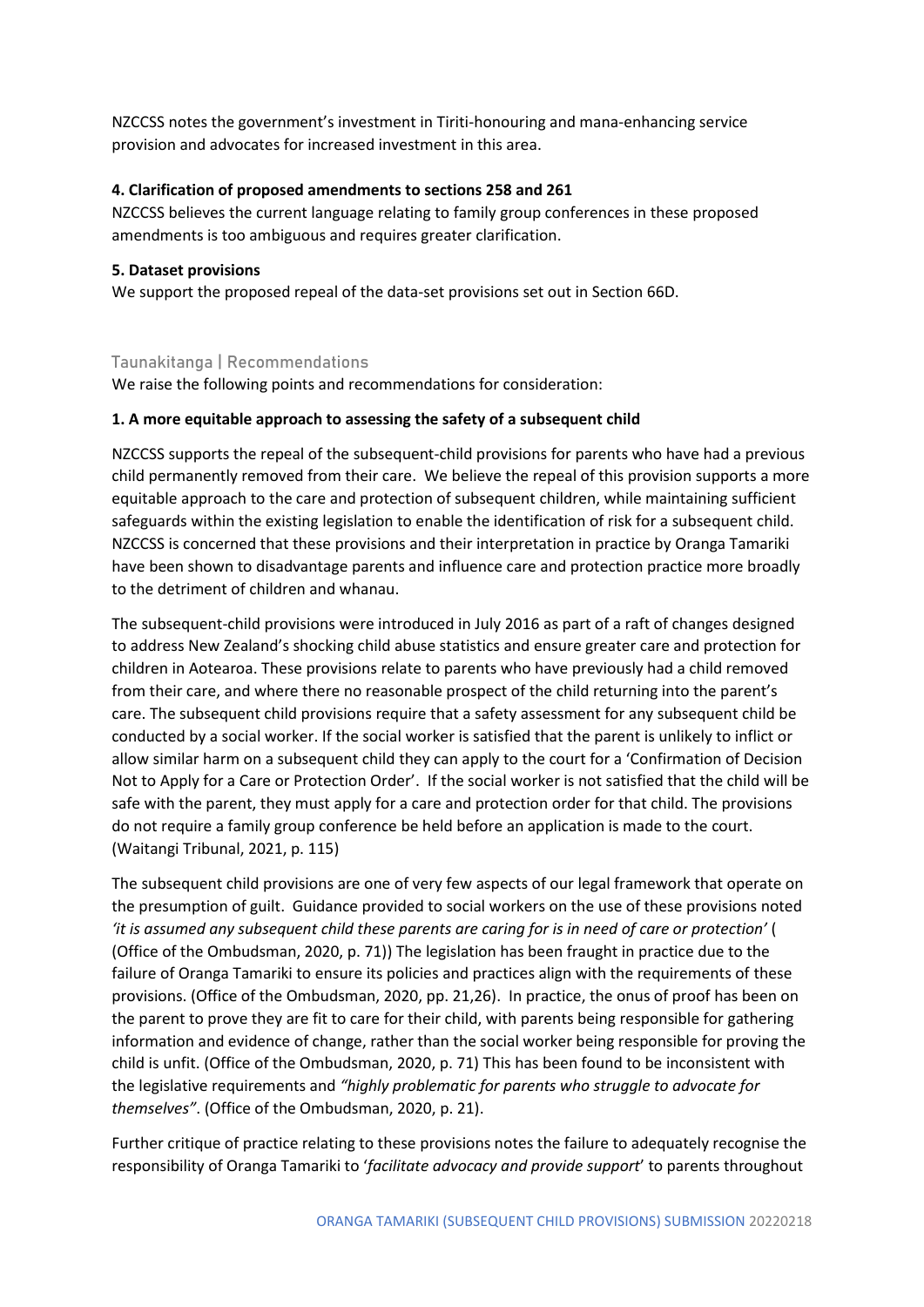the subsequent child assessment process. (Office of the Ombudsman, 2020, p. 71). Parents report fear and distrust of the Oranga Tamariki system, maintaining that "'Statutory social workers have all the power and control'". (Office of the Children's Commissioner, 2020, p. 84) Research conducted by the Children's Commissioner has highlighted the imbalance of power mothers and whanau experience in their interactions with the care and protection system and as a result, their loss of hope in their ability to keep or regain custody of their child.

*"They talked about their efforts to make positive change for their tamariki, and how those changes have not been recognised, by Oranga Tamariki or their previous Child, Youth and Family social workers, and decisions were not revisited."* (Office of the Children's Commissioner, 2020, p. 19).

We note that parents who have a child removed typically have a high need for support due to experiencing a range of complex issues including poverty, housing instability, and for some addiction and/or mental health challenges. (Office of the Children's Commissioner, 2020) Parents may have escaped a violent relationship which has led to the previous removal. (Oranga Tamariki, 2020) Ensuring they have adequate support and advocacy throughout the assessment process is critical to both upholding their right to defend their ability to care for a subsequent child and ensuring an accurate assessment of the child's safety. NZCCSS is concerned that the voices of parents and whanau are not heard through the assessment process and decisions are being made to remove children without a thorough assessment of their safety undertaken.

**Recommendation Proposal 1:** NZCCSS supports the removal of this provision in the hope that it will result in a more equitable balance of power between Oranga Tamariki and parents who have had a children removed from their care.

NZCCSS supports the retaining of the subsequent-child provisions as they apply to parents with a conviction relating to the murder, manslaughter, or infanticide of a child in their care. We believe such convictions deem these provisions necessary for the protection and wellbeing of tamariki and their whanau.

## **2. Balance immediate safety with longer-term outcomes for tamariki**

Whilst these provisions relate to a small population of children, the rationale behind this piece of legislation is thought to have influenced culture and practice more broadly within Oranga Tamariki. ( (Office of the Children's Commissioner, 2020, p. 89)

It appears that the subsequent-child provisions have contributed to a trend in social work practice that focuses on the immediate safety of a child at the detriment of the child or a subsequent child's long term wellbeing. This has been evidenced in the application of the subsequent child provisions in practice and the recent increase of urgent 'without notice' removals taking place under Section 78 of the Oranga Tamariki Act, particularly in the 0-3 month old, Māori population, where engagement with whanau has not occurred prior to an uplift. (Office of the Ombudsman, 2020, pp. 161-162) (Office of the Children's Commissioner, 2020, p. 89)

NZCCSS is concerned at the lack of early engagement with parents and whanau prior to the uplift of a child noted in the reports published by the Waitangi Tribunal and Ombudsman (Waitangi Tribunal, 2021) (Office of the Ombudsman, 2020). NZCCSS is also concerned that Oranga Tamariki staff have received insufficient training and guidance on the use of powerful pieces of legislation such as the subsequent-child provisions and Section 78 of the Act. (Office of the Ombudsman, 2020, p. 194)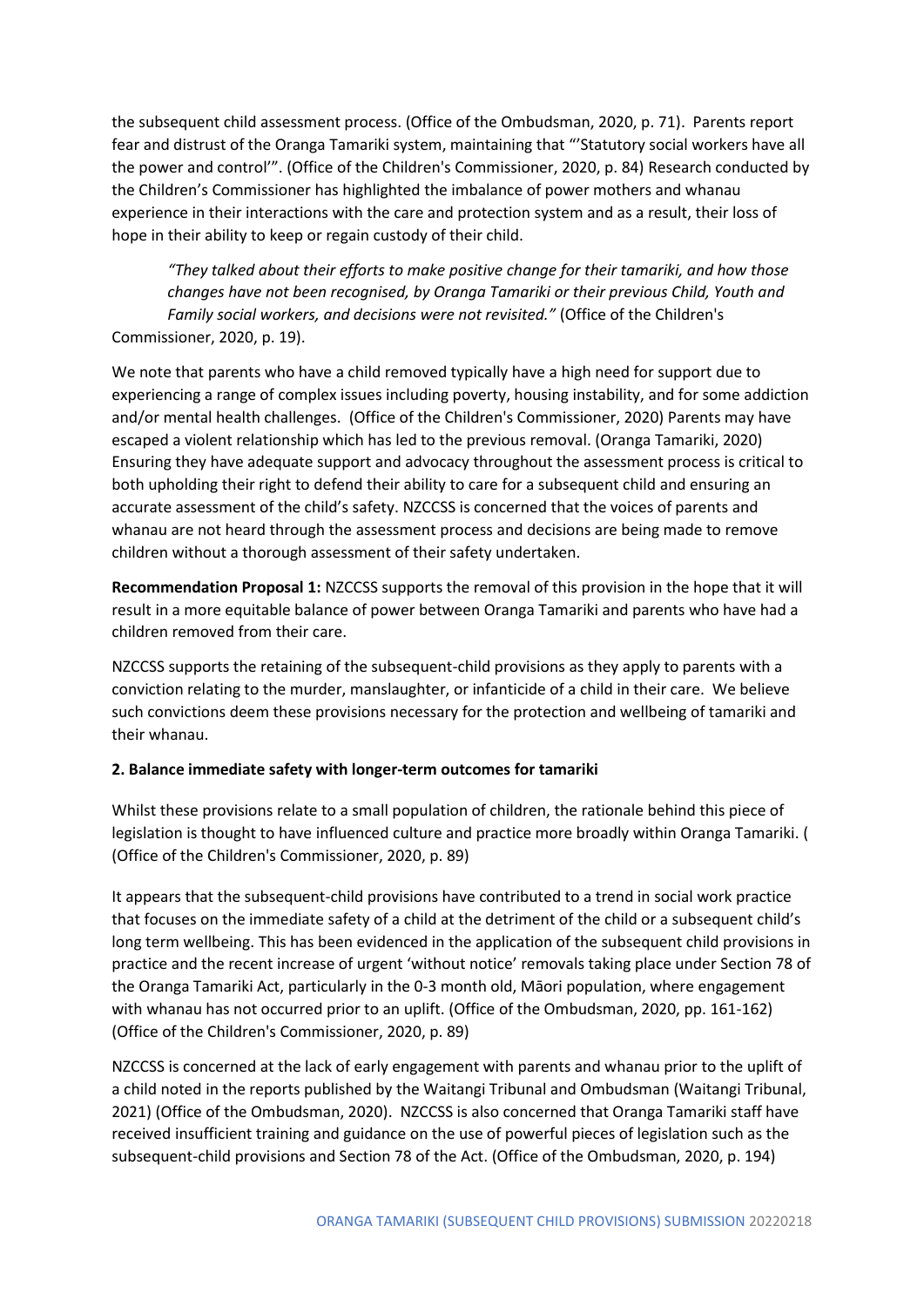An inquiry undertaken by the Ombudsman into the removals of 74 pēpi between 2017-2019 found that Section 78 uplifts were occurring in part due to a lack of understanding of, and compliance with, the subsequent child legislation among Oranga Tamariki staff. The removal of a previous child was used as evidence to support the need for a Section 78 urgent uplift, yet the manner in which this occurred and the failure to follow the appropriate process meant that parents were generally not notified of the uplift and did not have the opportunity to defend themselves before the child was removed. Nor was there an opportunity to engage more broadly to seek care for the child within the whanau. Poor planning and capacity issues were also noted among the factors contributing to an increase in urgent uplifts, the result being a failure to engage whanau and assess all options for the child before they are removed from care. (Office of the Ombudsman, 2020, p. 125)

The trend of increasing urgent uplifts observed in recent social work practice is particularly concerning given the age of the pēpi at the time of removal, acknowledging the importance of these early years and the impact of trauma within that timeframe on child development and attachment. (O'Neill & Younger, 2021) The removal of a child is a highly traumatic experience for both the parent(s) and pēpi. International research has shown that mothers who have a child removed from their care experience incredible grief, receive limited to no support following the removal of a child to process their grief and address the causes for the child's removal, and often go on to have subsequent children as a response to the grief they are experiencing. (Oranga Tamariki, 2020, pp. 14, 42).

NZCCSS views the apparent lack of support for parents following the removal of a child as concerning and short-sighted. Greater focus on early intervention and support for parents to address underlying issues such as poverty, mental health, addiction etc. is required if we are serious about the longerterm outcomes for children at risk. Unfortunately, the assumption of guilt underlying the subsequent child provisions creates an environment where parents may be afraid to seek help when needed, for fear their requests will be used against them when assessing the safety of their child.

It is unfortunately ignorant to assume that a child's longer-term outcomes will be more favourable if placed in state care. The State of Care report (Office of the Children's Commissioner, 2015, p. 5) notes that,

*"We don't have enough information to say conclusively whether children are better off as a result of state intervention, but the limited data we do have about health, education, and justice outcomes is concerning."*

Research indicates that children in state care are more likely to experience poor educational and mental health outcomes, experience issues relating to the stability of placements and lack support in leaving care. (Atwool & Fernandez, 2013). The recent Royal Inquiry into Abuse in Care estimates that between 16% and 38% of children or young people in state care during the period 1950 – 2019 were abused. (Martin, Jenkins & Associates Limited, 2020, p. 28). Oranga Tamariki currently estimates this figure at 7-10% of children in state care annually. (Parahi, 2019) We note the generational impact of state care evidenced in that 48% of pregnant women whose pēpi Māori were taken into State care before birth had been in State care themselves. (Office of the Children's Commissioner, 2020, p. 98).

NZCCSS is concerned at the trend to remove children without sufficient engagement with parents and whanau, recognising that being in state care also puts children at risk. We urge the government to deliver on its commitment to develop *'new models of intensive intervention and early intervention to prevent children and young people entering State care'* referred to in The Child & Youth Wellbeing Strategy (The Child & Youth Wellbeing Strategy, 2019, p. Section C).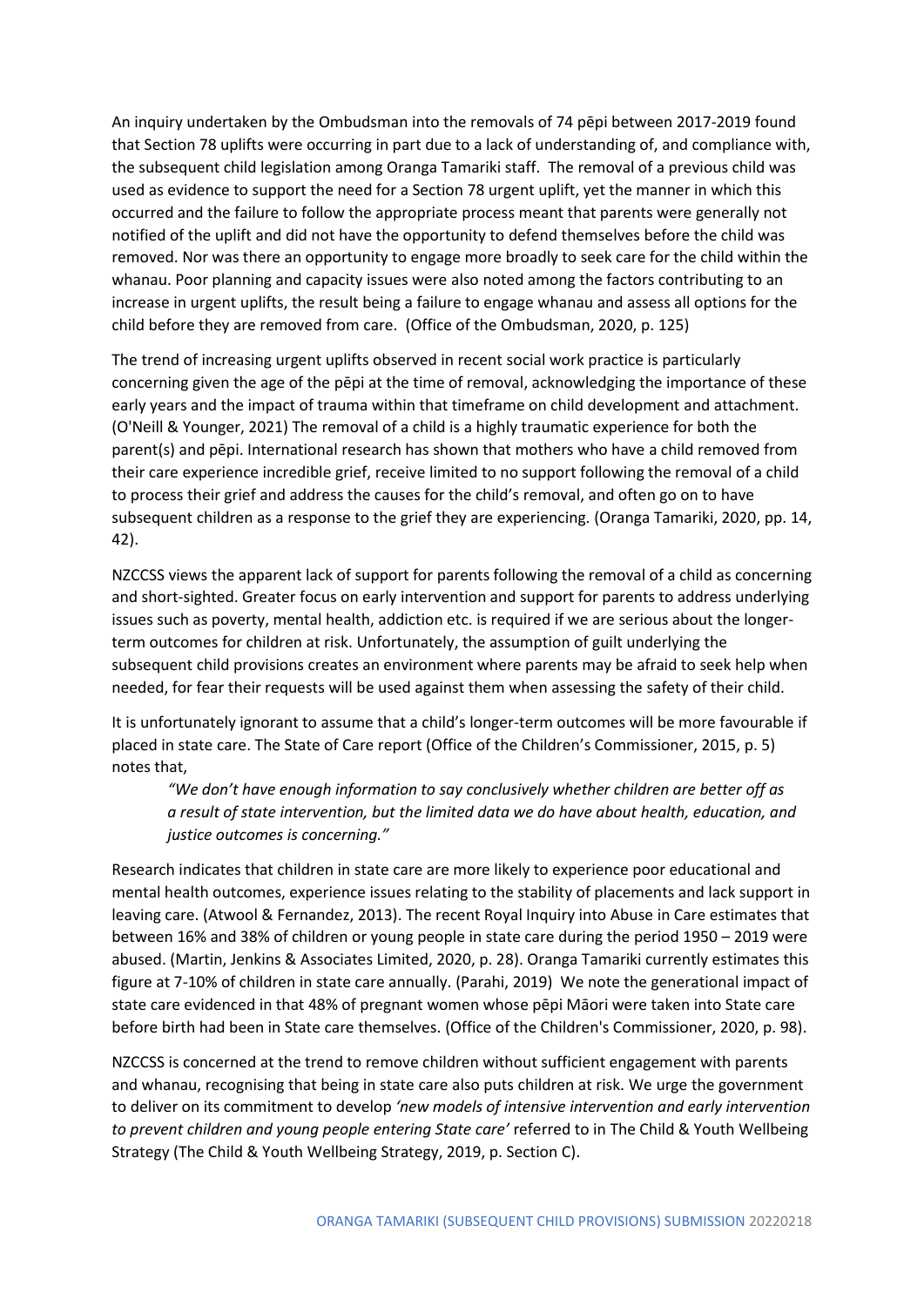**Recommendation Proposal 2:** NZZCCSS recommends Oranga Tamariki invest more heavily in early engagement and support for parents and whanau where a child has been removed or is deemed at risk.

## **3. Increase provision of mana enhancing and Māori-led services**

NZCCSS believe there is a need to both address issues of institutional racism inherent within care and protection social work and invest more heavily in the provision of mana-enhancing services for Māori who interact with the care and protection system. Institutional racism is in breach of Tiriti commitments, human rights and is undermining efforts to work effectively with parents and whānau for the benefit of tamariki.

There are clear inequities between rates of Māori and non-Māori pēpi being taken into state care and high rates of unsubstantiated findings of abuse among Māori pēpi. We note the overrepresentation of tamariki Māori who have been subject to declarations they are in need of care or protection on the basis of being a subsequent child. (Oranga Tamariki, 2020, p. 12) Further, evidence has shown that the subsequent child provisions have contributed to social work practice that is discriminatory towards Māori. Former Children's Commissioner Andrew Becroft's comment that these provisions were *'buying a fight with Māori'* (Kirk, 2017)*,* has been borne out of the *'mutual mistrust and poor relationships between caregivers and Oranga Tamariki'* which have underpinned many situations of child removal. (Oranga Tamariki, 2020).

NZCCSS notes concurrent efforts to build partnership with Māori in accordance with Section 7AA of the Act. We acknowledge the impacts of intergenerational trauma that have occurred because of colonisation and the need for Oranga Tamariki to enable Māori to re-establish *'the honour and status of our children'* (Gabel, 2021, p. 8).

NZCCSS would further make the point that far more education is required of social workers and the wider workforce operating in this space, to ensure a deep understanding of ethical, safe, childcentred practice. It is increasingly clear that there is a need for graduates who specialise in working alongside tamariki and whānau, and are able to do so in mana-enhancing and Tiriti honouring ways, underpinned by critical thinking and a firm evidence base. It is no longer acceptable to create lower qualified, more poorly paid roles to back-fill gaps in core practice.

**Recommendation Proposal 3:** We urge government to increase investment in the provision of services that are by Māori, for Māori to address issues relating to the safety of tamariki in Aotearoa.

#### **4. Greater transparency and clarification of terminology required**

We are concerned about the use of ambiguous language in the proposed amendments to sections 258 and 261 of the bill and request that greater clarification of the terminology *'or is in need of assistance'* is provided.

The risk with such terminology is that it leaves defining the nature of *'in need of assistance'* subjective to a range of parties. The Ombudsman's review of the use of Section 78 of the Oranga Tamariki Bill (without notice uplift) provides an example of insufficient guidance for Oranga Tamariki staff on the use of such legislation, raising questions as to the likelihood of this clause being interpreted and applied consistently and without discrimination. (Office of the Ombudsman, 2020)

Further, the Bill currently refers to '*family group conference'*. We seek clarification as to whether references to Family Group Conference in the Bill should also recognise the Hui ā whānau approach being rolled out by Oranga Tamariki, to better reflect partnership with Māori.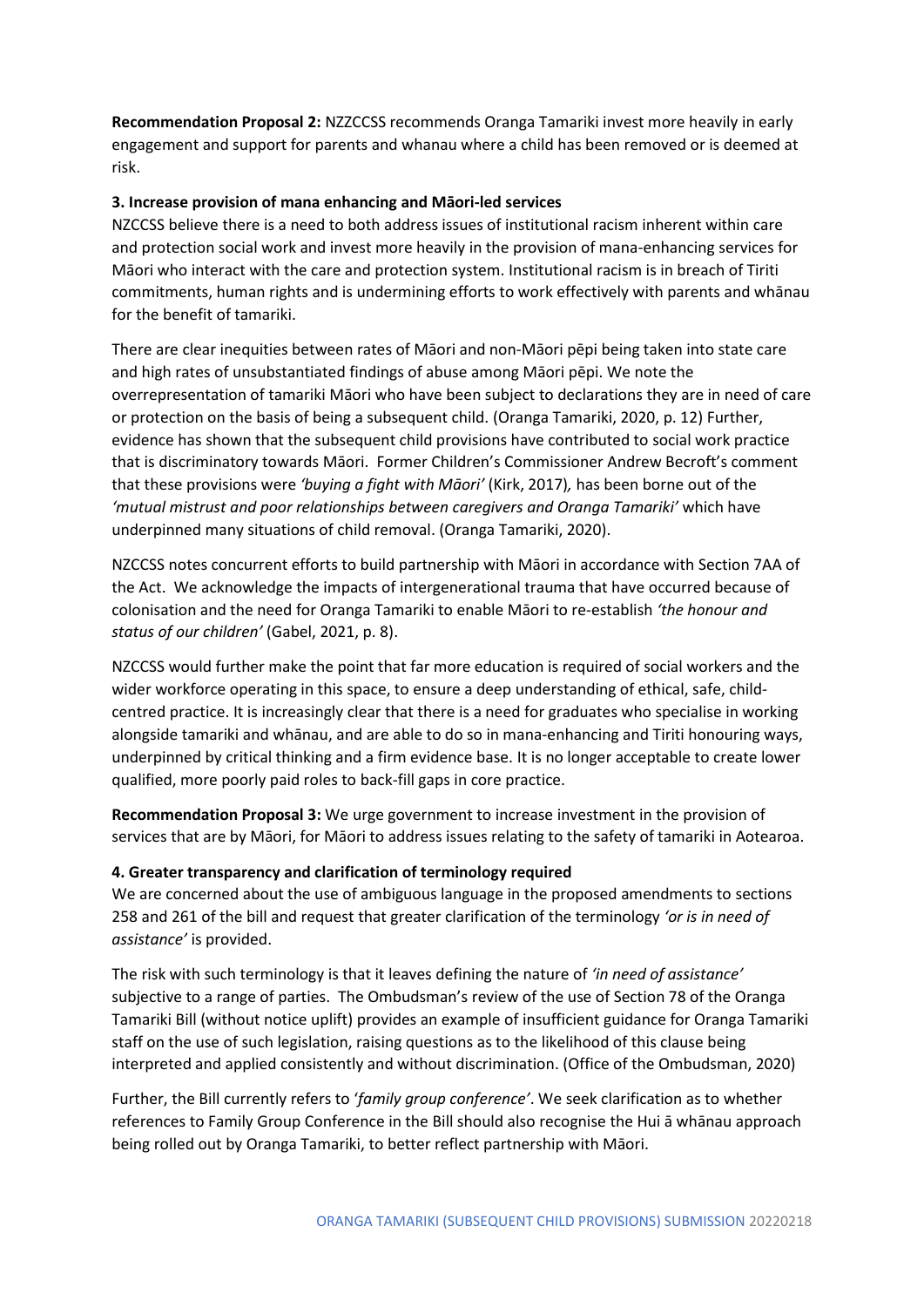**Recommendation Proposal 4:** We request greater clarity with regards to the terminology used in the proposed amendments to Sections 258 and 261.

## **5. Dataset provision**

NZCCSS supports the repealing of the redundant data-set provisions set out in Section 66D of the Act. We maintain that data sharing between government and non-government agencies is useful for enabling more effective support for tamariki and their whanau.

**Recommendation Proposal 5:** We recommend the repeal of the data-set provisions in Section 66D.

## Kupu Tautoko | References

- Atwool, N., & Fernandez, E. (2013). Child protection and out of home care: Policy, practice, and research connections Australia and New Zealand. *Psychosocial Intervention*, 175-184. Retrieved from https://www.researchgate.net/publication/262879815 Child protection and out of home care Policy practice and research connections Australia and New Zealand
- Gabel, D. K. (2021). *He korowai aroha, he pā harakeke: healing intergenerational trauma through the reclaiming of customary child-rearing practices.* Whanganui: Te Atawhai o Te Ao Charitable Trust. Retrieved from https://teatawhai.maori.nz/resources/he-korowai-aroha-he-paharakeke-healing-intergenerational-trauma-through-the-reclaiming-of-customary-childrearing-practices/
- Kirk, S. (2017, March 15). *Back to the table over controversial 'whanau first' clause, Government to soften stance*. Retrieved from Stuff: https://www.stuff.co.nz/national/politics/90228202/back-to-the-table-over-controversialwhanau-first-clause-government-to-soften-stance
- Martin, Jenkins & Associates Limited. (2020). *Indicative estimates of the size of cohorts and levels of abuse in state and faith-based care - 1950-2019.* Wellington: Royal Commission of Inquiry Into Historical Abuse in State Care and in the Care of Faith-based Institutions. Retrieved from https://www.abuseincare.org.nz/our-progress/library/v/195/size-of-cohorts-and-levels-ofabuse-in-state-and-faith-based-care-1950-to-2019
- Office of the Children's Commissioner. (2015). *State of Care.* Wellington. Retrieved from https://www.occ.org.nz/assets/Publications/OCC-State-of-Care-2015-2.pdf
- Office of the Children's Commissioner. (2020). *Oranga Tamariki Urgent Inquiry.* Wellington: Office of the Children's Commissioner. Retrieved from https://www.occ.org.nz/assets/Uploads/OCCwritten-submission-Wai2915-16-July-2020.pdf
- Office of the Children's Commissioner. (2020). *Te Kuku O Te Manawa - Report One.* Wellington: Office of the Children's Commissioner. Retrieved from https://www.occ.org.nz/assets/Uploads/TKTM-JUNE2020-Final-print.pdf
- Office of the Children's Commissioner. (2020). *Te Kuku o Te Manawa Report Two.* Wellington: Office of the Children's Commissioner. Retrieved from https://www.occ.org.nz/assets/Uploads/Te-Kuku-O-Te-Manawa-Report-2-OCC.pdf